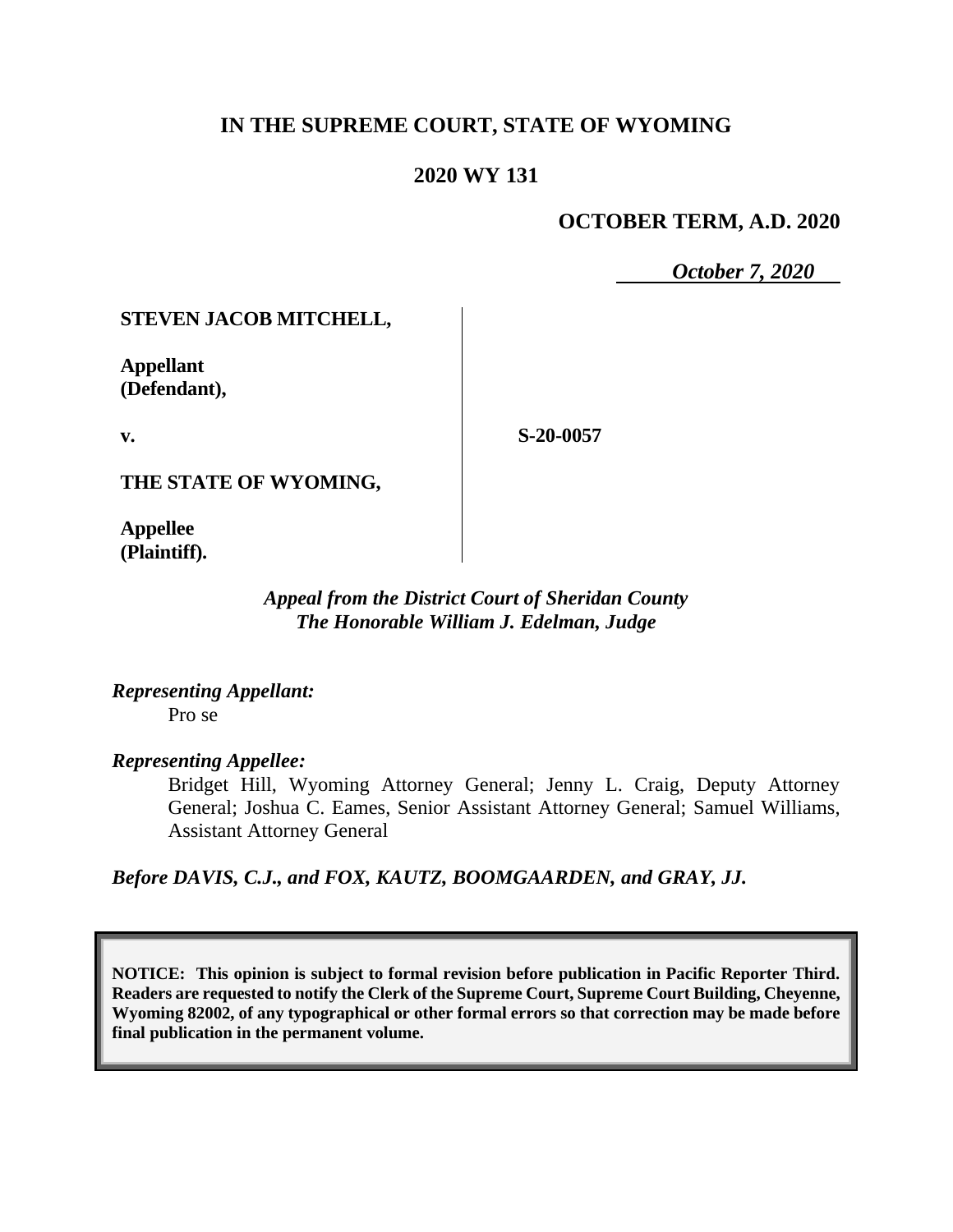## **DAVIS**, **Chief Justice**.

[¶1] Steven Mitchell, appearing pro se, appeals the district court's denial of his motion for a sentence reduction as untimely. We reverse and remand for consideration of Mr. Mitchell's motion on its merits.

## **ISSUE**

[¶2] Mr. Mitchell presents a single issue that states multiple claims, most unrelated to his motion for a sentence reduction. We restate the dispositive issue as:

> Did the district court err in denying Mr. Mitchell's Rule 35(b) motion for a sentence reduction as untimely?

# **FACTS**

[¶3] In 2015, Mr. Mitchell refused to relinquish custody of his child pursuant to a Wyoming district court order that awarded custody to the child's mother. *Mitchell v. State*, 2018 WY 110, ¶¶ 9-10, 426 P.3d 830, 834 (Wyo. 2018). His actions resulted in a civil contempt order that directed his confinement in jail until he produced the child, and two criminal charges of felony interference with custody. *Id*. In 2017, he pled no contest to one count of felony interference and was sentenced to three and a half to five years in prison. *Id.* ¶¶ 17, 19, 426 P.3d at 835, 836. He appealed his sentence and argued that: 1) his sentence violated his double jeopardy rights; 2) he should receive credit for time served in jail for his civil contempt; and 3) the district court erred by ordering his criminal sentence to begin only after he was released from his civil contempt. *Id*. ¶ 22, 426 P.3d at 836.

[¶4] This Court affirmed Mr. Mitchell's sentence by an opinion published on September 24, 2018. On October 10, 2018, we issued a mandate affirming judgment. On January 25, 2019, Mr. Mitchell filed a pro se motion for reduction of his sentence pursuant to W.R.Cr.P. 35(b). As support for his motion, he stated in part:

> I am a responsible citizen, father, and worker that will provide for the care of his child and all debts held against me and I realize all issues that arise against me must be resolved through litigation in court, that this is the way to guarantee due-process rights, and gives me the ability to face my accusers. I am without addictions; I will strive to better the situation in lawful venues, and through providing support and a stable life for my dependents by being a model citizen to my community. I will be a moral stable person in all that I do. I am a fit person, who is abled bodied [sic] to work, and have professional experience in the oil fields and will be beneficial to my community and all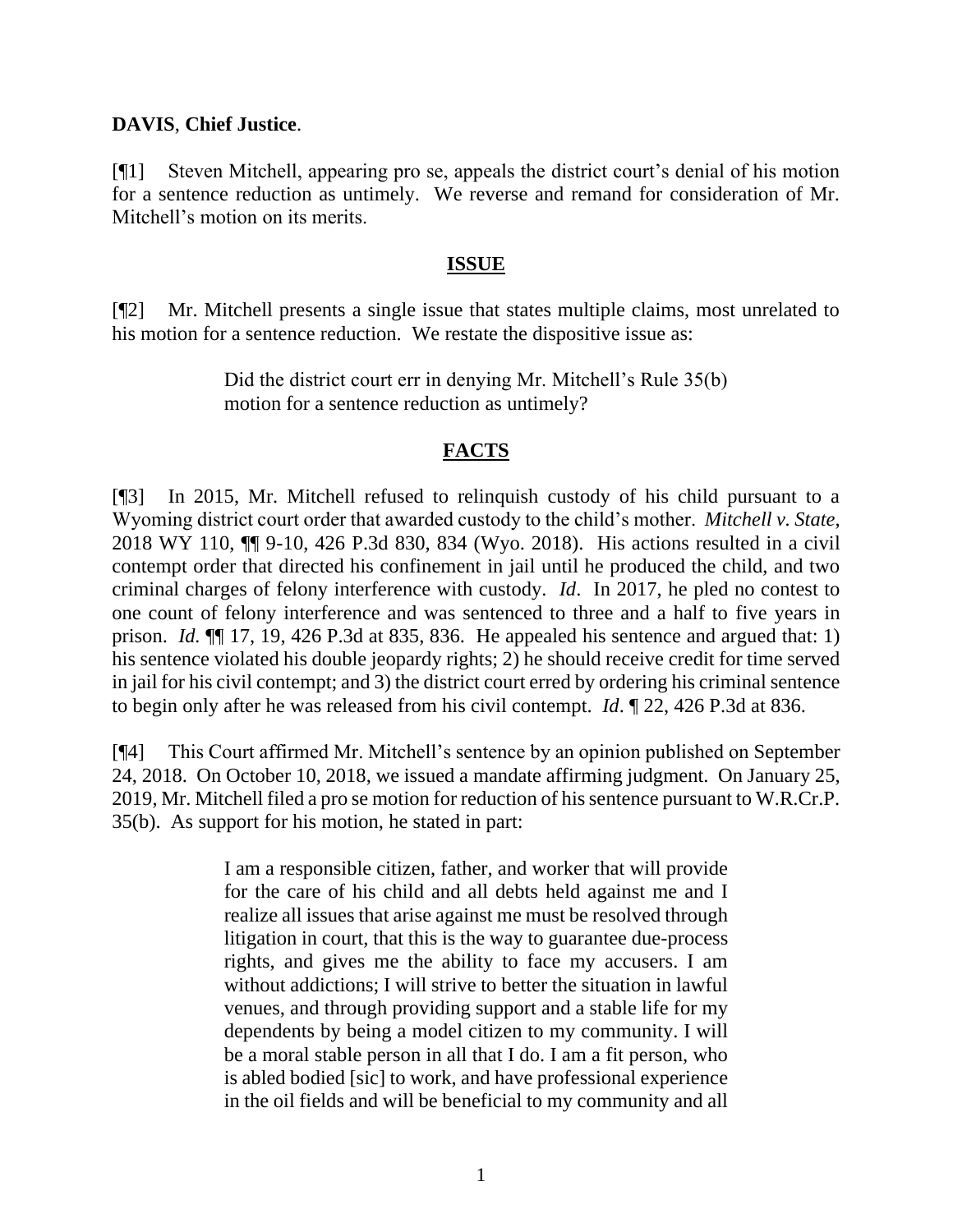persons affected by my care. I am a motivational bible study teacher for men classes, and will contribute to the local community where I will reside.

[¶5] On December 9, 2019, the district court issued an order denying Mr. Mitchell's motion as untimely. It reasoned:

> 1. Defendant's pro se motion came before the Court pursuant to Rule 35(b) of Wyo. R. Crim. P. which states in pertinent part that a "motion to reduce a sentence may be made, or the court may reduce a sentence without motion, within one year after the sentence is imposed."

> 2. Following a plea agreement, a Judgment and Sentence was issued by this Court on October 17, 2017. The instant motion was filed on January 25, 2019, and consequently it is untimely.

[¶6] Mr. Mitchell filed a timely notice of appeal from the order denying his sentence reduction.

# **STANDARD OF REVIEW**

[¶7] We generally review a district court's ruling on a [Rule 35\(](http://www.westlaw.com/Link/Document/FullText?findType=L&pubNum=1008764&cite=WYRRCRPR35&originatingDoc=Ib7efd8e01b7a11e9a573b12ad1dad226&refType=LQ&originationContext=document&vr=3.0&rs=cblt1.0&transitionType=DocumentItem&contextData=(sc.Search))b) motion for sentence reduction as follows:

> The district court has broad discretion in determining whether to reduce a defendant's sentence, and we will not disturb its determination absent an abuse of discretion. The sentencing judge is in the best position to decide if a sentence modification is appropriate, and is free to accept or reject information submitted in support of a sentence reduction at its discretion. Our objective on review is not to weigh the propriety of the sentence if it falls within the sentencing range; we simply consult the information in front of the court and consider whether there was a rational basis from which the district court could reasonably draw its conclusion. Because of the broad discretion given to the district court in sentencing, and our significant deference on appeal, this Court has demonstrated many times in recent years that it is a very difficult bar for an appellant to leap seeking to overturn a sentencing decision on an abuse of discretion argument.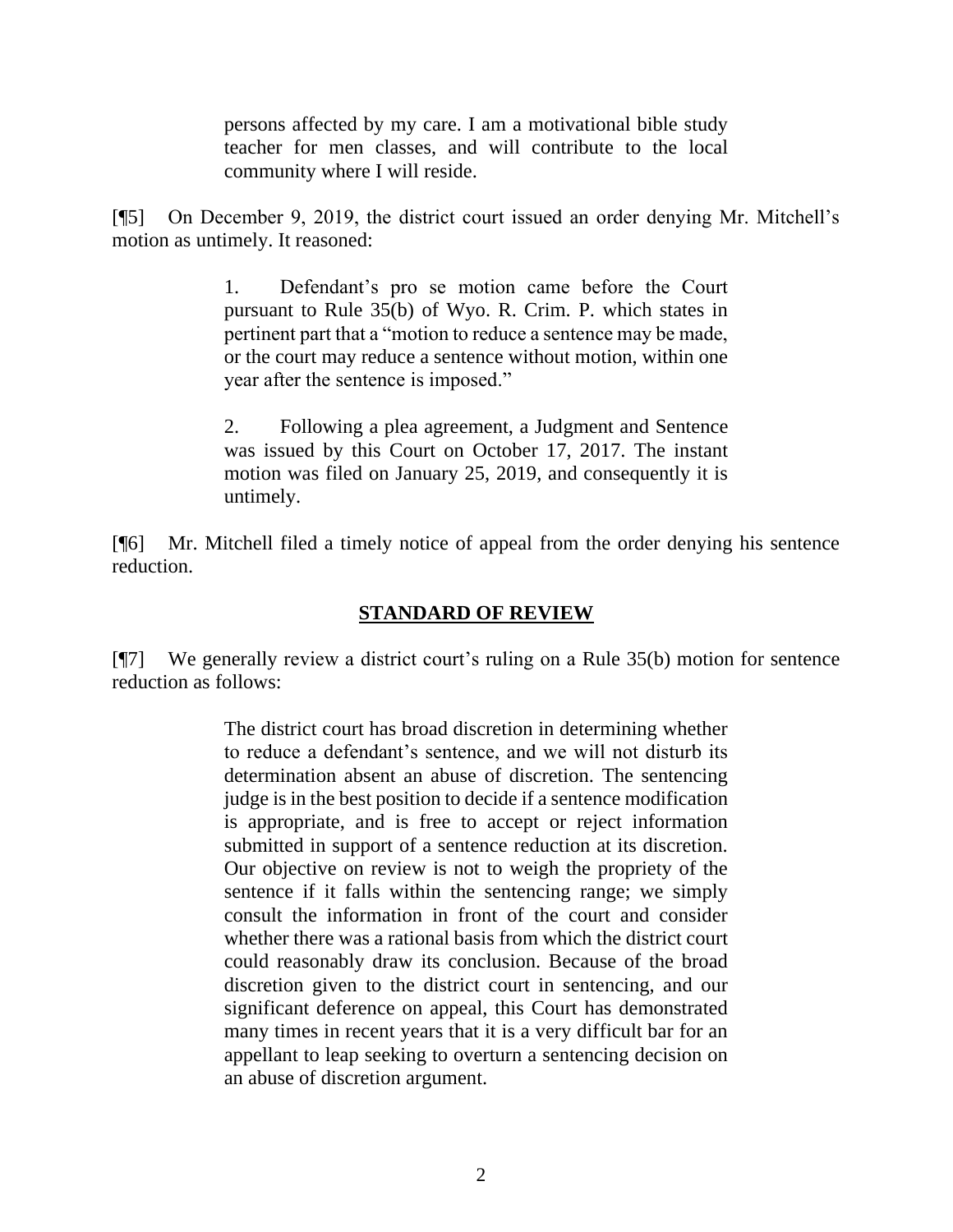*Barrowes v. State*, 2019 WY 8, ¶ 12, 432 P.3d 1261, 1266 (Wyo. 2019) (quoting *[Hall v.](http://www.westlaw.com/Link/Document/FullText?findType=Y&serNum=2045226768&pubNum=0004645&originatingDoc=Ib7efd8e01b7a11e9a573b12ad1dad226&refType=RP&fi=co_pp_sp_4645_331&originationContext=document&vr=3.0&rs=cblt1.0&transitionType=DocumentItem&contextData=(sc.Search)#co_pp_sp_4645_331)  State*[, 2018 WY 91, ¶ 8, 423 P.3d 329, 331 \(Wyo. 2018\)\)](http://www.westlaw.com/Link/Document/FullText?findType=Y&serNum=2045226768&pubNum=0004645&originatingDoc=Ib7efd8e01b7a11e9a573b12ad1dad226&refType=RP&fi=co_pp_sp_4645_331&originationContext=document&vr=3.0&rs=cblt1.0&transitionType=DocumentItem&contextData=(sc.Search)#co_pp_sp_4645_331).

[¶8] Because the failure to file a timely Rule 35(b) motion for sentence reduction deprives a district court of jurisdiction to consider it, we review the question of its timeliness de novo. *Shue v. State*, 2016 WY 15, ¶¶ 6, 8, 367 P.3d 645, 647 (Wyo. 2016); *see also Patrick v. State*, 2005 WY 32, ¶ 6, 108 P.3d 838, 840 (Wyo. 2005).

## **DISCUSSION**

[¶9] Our rule governing motions for sentence reduction states in relevant part:

A motion to reduce a sentence may be made, . . . within one year after the sentence is imposed or probation is revoked, *or within one year after receipt by the court of a mandate issued upon affirmance of the judgment or dismissal of the appeal*, . . . . The court shall determine the motion within a reasonable

time. Changing a sentence from a sentence of incarceration to a grant of probation shall constitute a permissible reduction of sentence under this subdivision. The court may determine the motion with or without a hearing.

W.R.Cr.P. 35(b) (emphasis added).

[¶10] This Court issued its mandate affirming judgment in Mr. Mitchell's direct appeal on October 10, 2018. Mr. Mitchell filed his motion for sentence reduction a little over three months later, on January 25, 2019, and his motion was therefore timely filed. The State seemingly recognizes the error in the district court's decision but urges us to summarily affirm because Mr. Mitchell has not cogently raised or argued the court's error in ruling on the timeliness of his motion. While we agree with the State that Mr. Mitchell's argument is seriously deficient, we are not willing to overlook an error that is so clear on the record before us.<sup>1</sup>

The Tenth Circuit has questioned whether a district court's inaction alone is sufficient to deprive the court of jurisdiction under this rule. *United States v. Hernandez*, 975 F.2d 706, 709 n.5 (10th Cir. 1992) ("We are

<sup>&</sup>lt;sup>1</sup> The State also argues that we should disregard the timeliness question because Mr. Mitchell did not cogently address "whether a court has jurisdiction after the one year expires to decide a motion that was filed within the one-year time limitation." In support, it cites to our decision in *Patrick*. In *Patrick*, we held that "simply failing to rule on a validly filed [Rule 35(b)] motion within one year does not per se deny the district court jurisdiction to rule on the motion." *Patrick*, ¶ 10, 108 P.3d at 842. We did recognize, however, that other jurisdictions have held that extended delays in ruling on a Rule 35(b) motion may deprive a court of its jurisdiction to rule. *Id*. ¶ 13, 108 P.3d at 843. We nonetheless stated our reluctance to adopt such a rule.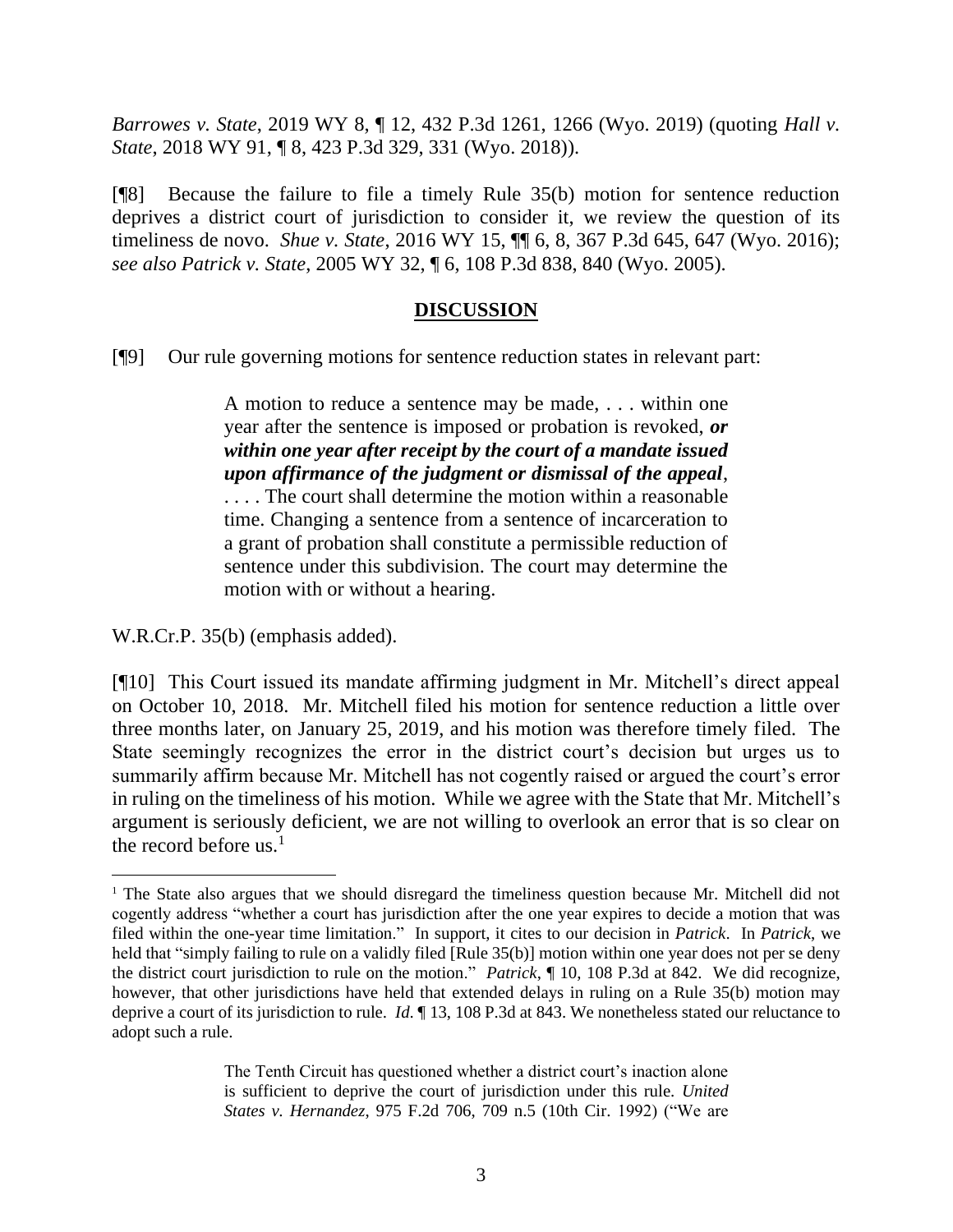[¶11] Nor can we treat the error as harmless on the ground that the motion would no doubt have been denied. We have said:

> The purpose of [Rule 35](http://www.westlaw.com/Link/Document/FullText?findType=L&pubNum=1008764&cite=WYRRCRPR35&originatingDoc=Ib7efd8e01b7a11e9a573b12ad1dad226&refType=LQ&originationContext=document&vr=3.0&rs=cblt1.0&transitionType=DocumentItem&contextData=(sc.Search)) is to give a convicted defendant a second round before the sentencing judge (a second bite at the apple as it were) and to give the judge the opportunity to reconsider the original sentence in light of any further information about the defendant." *Hart v. State*[, 2016 WY 28,](http://www.westlaw.com/Link/Document/FullText?findType=Y&serNum=2038395050&pubNum=0004645&originatingDoc=Ib7efd8e01b7a11e9a573b12ad1dad226&refType=RP&fi=co_pp_sp_4645_879&originationContext=document&vr=3.0&rs=cblt1.0&transitionType=DocumentItem&contextData=(sc.Search)#co_pp_sp_4645_879)  [¶ 9, 368 P.3d 877, 879 \(Wyo. 2016\)](http://www.westlaw.com/Link/Document/FullText?findType=Y&serNum=2038395050&pubNum=0004645&originatingDoc=Ib7efd8e01b7a11e9a573b12ad1dad226&refType=RP&fi=co_pp_sp_4645_879&originationContext=document&vr=3.0&rs=cblt1.0&transitionType=DocumentItem&contextData=(sc.Search)#co_pp_sp_4645_879) (quoting *[Boucher v. State](http://www.westlaw.com/Link/Document/FullText?findType=Y&serNum=2029240096&pubNum=0004645&originatingDoc=Ib7efd8e01b7a11e9a573b12ad1dad226&refType=RP&fi=co_pp_sp_4645_430&originationContext=document&vr=3.0&rs=cblt1.0&transitionType=DocumentItem&contextData=(sc.Search)#co_pp_sp_4645_430)*, [2012 WY 145, ¶ 10, 288 P.3d 427, 430 \(Wyo. 2012\)\)](http://www.westlaw.com/Link/Document/FullText?findType=Y&serNum=2029240096&pubNum=0004645&originatingDoc=Ib7efd8e01b7a11e9a573b12ad1dad226&refType=RP&fi=co_pp_sp_4645_430&originationContext=document&vr=3.0&rs=cblt1.0&transitionType=DocumentItem&contextData=(sc.Search)#co_pp_sp_4645_430). Our role in reviewing the denial of a sentence reduction is limited. We do not substitute our judgment for that of the sentencing court, and the question therefore is not whether we agree with the sentence or would have imposed a different sentence. *[Hall](http://www.westlaw.com/Link/Document/FullText?findType=Y&serNum=2045226768&pubNum=0004645&originatingDoc=Ib7efd8e01b7a11e9a573b12ad1dad226&refType=RP&fi=co_pp_sp_4645_333&originationContext=document&vr=3.0&rs=cblt1.0&transitionType=DocumentItem&contextData=(sc.Search)#co_pp_sp_4645_333)*, ¶ [18, 423 P.3d at 333](http://www.westlaw.com/Link/Document/FullText?findType=Y&serNum=2045226768&pubNum=0004645&originatingDoc=Ib7efd8e01b7a11e9a573b12ad1dad226&refType=RP&fi=co_pp_sp_4645_333&originationContext=document&vr=3.0&rs=cblt1.0&transitionType=DocumentItem&contextData=(sc.Search)#co_pp_sp_4645_333) (quoting *Hart*[, ¶ 7, 368 P.3d at 878\)](http://www.westlaw.com/Link/Document/FullText?findType=Y&serNum=2038395050&pubNum=0004645&originatingDoc=Ib7efd8e01b7a11e9a573b12ad1dad226&refType=RP&fi=co_pp_sp_4645_878&originationContext=document&vr=3.0&rs=cblt1.0&transitionType=DocumentItem&contextData=(sc.Search)#co_pp_sp_4645_878).

*Barrowes*, ¶ 16, 432 P.3d at 1267.

[¶12] Mr. Mitchell's Rule 35(b) motion, like his brief on appeal, is replete with arguments that have been rejected by this Court and undoubtedly have no bearing on a discretionary decision to reduce a sentence. *See Mitchell v. Preston*, 2019 WY 41, 439 P.3d 718 (Wyo. 2019) (affirming denial of motion to transfer child custody matter to tribal court).<sup>2</sup> Nonetheless, his motion did cite to a class he had completed as well as his desire and claimed ability to be productive outside prison, which are the types of mitigating facts we expect to see in a motion for sentence reduction. *See Hitz v. State*, 2014 WY 58, ¶ 12, 323 P.3d 1104, 1106 (Wyo. 2014). Given the district court's broad discretion to accept or reject such factors as a basis to reduce the sentence it originally imposed, it is not our place on appeal to rule on them in the first instance.

reluctant to conclude that a district court by inaction on a timely filed motion can deprive itself of jurisdiction."). In light of the rule's dictate that the district court "shall" determine the motion, absent an indication of improper motive for not ruling on the motion or actual interference with parole functions, we are similarly reluctant. Indeed, it seems only logical that a defendant should not be penalized by the court's failure to act. Were it otherwise, the defendant would be twice penalized: once because the court failed to act on his motion, and once again because the court's own inaction bar[s Rule 35](http://www.westlaw.com/Link/Document/FullText?findType=L&pubNum=1004365&cite=USFRCRPR35&originatingDoc=I588accb3f78611d9bf60c1d57ebc853e&refType=LQ&originationContext=document&vr=3.0&rs=cblt1.0&transitionType=DocumentItem&contextData=(sc.UserEnteredCitation)) relief. *Diggs v. United States*[, 740 F.2d 239, 250 \(3rd](http://www.westlaw.com/Link/Document/FullText?findType=Y&serNum=1984136407&pubNum=350&originatingDoc=I588accb3f78611d9bf60c1d57ebc853e&refType=RP&fi=co_pp_sp_350_250&originationContext=document&vr=3.0&rs=cblt1.0&transitionType=DocumentItem&contextData=(sc.UserEnteredCitation)#co_pp_sp_350_250)  Cir. [1984\)](http://www.westlaw.com/Link/Document/FullText?findType=Y&serNum=1984136407&pubNum=350&originatingDoc=I588accb3f78611d9bf60c1d57ebc853e&refType=RP&fi=co_pp_sp_350_250&originationContext=document&vr=3.0&rs=cblt1.0&transitionType=DocumentItem&contextData=(sc.UserEnteredCitation)#co_pp_sp_350_250) (Gibbons, J., dissenting).

*Patrick*, ¶ 14, 108 P.3d at 843. In this case, Mr. Mitchell filed his Rule 35(b) motion on January 25, 2019, and the district court ruled on the motion on December 9, 2019. While there was a substantial delay in ruling on the motion, the court ruled within a year, and therefore the question now raised by the State was not one that Mr. Mitchell was required to address.

<sup>2</sup> We also rejected many of the same arguments when we denied Mr. Mitchell's petition for writ of habeas corpus on April 16, 2019.